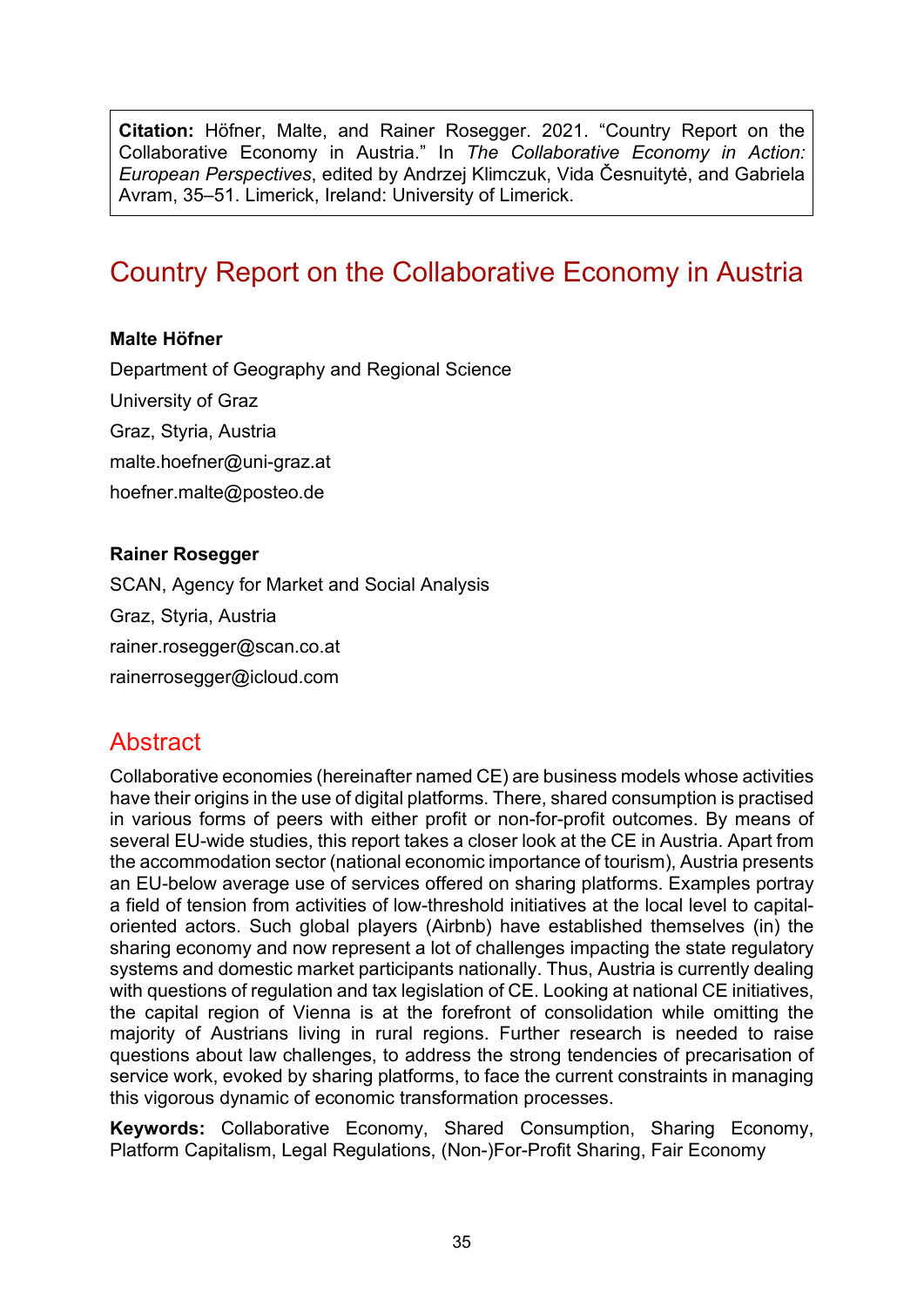### Introduction

As in numerous other countries, at present, Austria is intensively engaged in questions of regulation and tax legislation in the area of collaborative and platform economy. Local legislation is sometimes initiated in strong tourist destinations. National regulation is planned for 2020. Overall, the relevance of the collaborative economy lies within the European average with strong growth potential. A comparison of European countries shows that the number of domestic platforms operating is below average. Some position papers discuss the impact on traditional economic structures and call for a transition from share to a fair economy.

Starting with some definitional issues and national data, a second part of the country report covers the key questions on how collaborative economy is concerned in Austria, outlining a concise summary of surveys and studies in this field. Examples follow to depict the national players of the affected sectors. The report concludes by giving a short glimpse of current research projects.

### **Definition**

The environment of the economy of sharing is surrounded by multi-sited user exchanges, relationships, and a vast number of intermediary entanglements. For that reason scientific understandings vary from each other. The big players' activities of these new markets are predominantly based on digital technologies and service delivery and cannot be easily attributed to a single source and accordingly lack a single definition (Richardson 2018: 200f, Botsman 2013). While the European Commission refers to the term "collaborative economy" (hereinafter referred to as CE), myriads of other words exist when conceptualising the CE. To name just a few, the sharing economy, platform economy, on-demand economy, peer-to-peer economy, and collaborative consumption are frequently used buzzwords in the current debate. In contrast to other authors, Hamari et al. (2016: 2047) write that in the CE, access to goods or services is shared between consumers via online platforms. Since the practice of sharing is generally not a new (economic) phenomenon, digital platforms have changed sharing tremendously. While the "analogue" sharing was based on the traditional constellation between consumer and provider (spatially fixed), digital sharing through platforms became a lot more complex. The intermediary (platform) constitutes (decentralised) participation of a number of different actors (usually three) and is spatially unbounded, why many sharing activities nowadays entail impacts on a global level too. The essential change through the existence of platforms is identified in the so-called "stranger sharing." In contrast to traditional sharing practices within a family or between friends, "today's sharing platforms facilitate sharing among people who do not know each other, and who lack friends or connections in common. Stranger sharing consequently entails a higher degree of risk (...). The digital platforms are able to make stranger sharing less risky and more appealing because they source information on users via the use of ratings and reputations" (Frenken and Schor 2017: 4).

According to Naumanen et al. (2018: 15), "the term collaborative economy refers to business models where activities are facilitated by collaborative platforms that create an open marketplace for the temporary usage of goods or services often provided by private individuals. (...) Collaborative economy transactions generally do not involve a change of ownership and can be carried out for-profit or not-for-profit."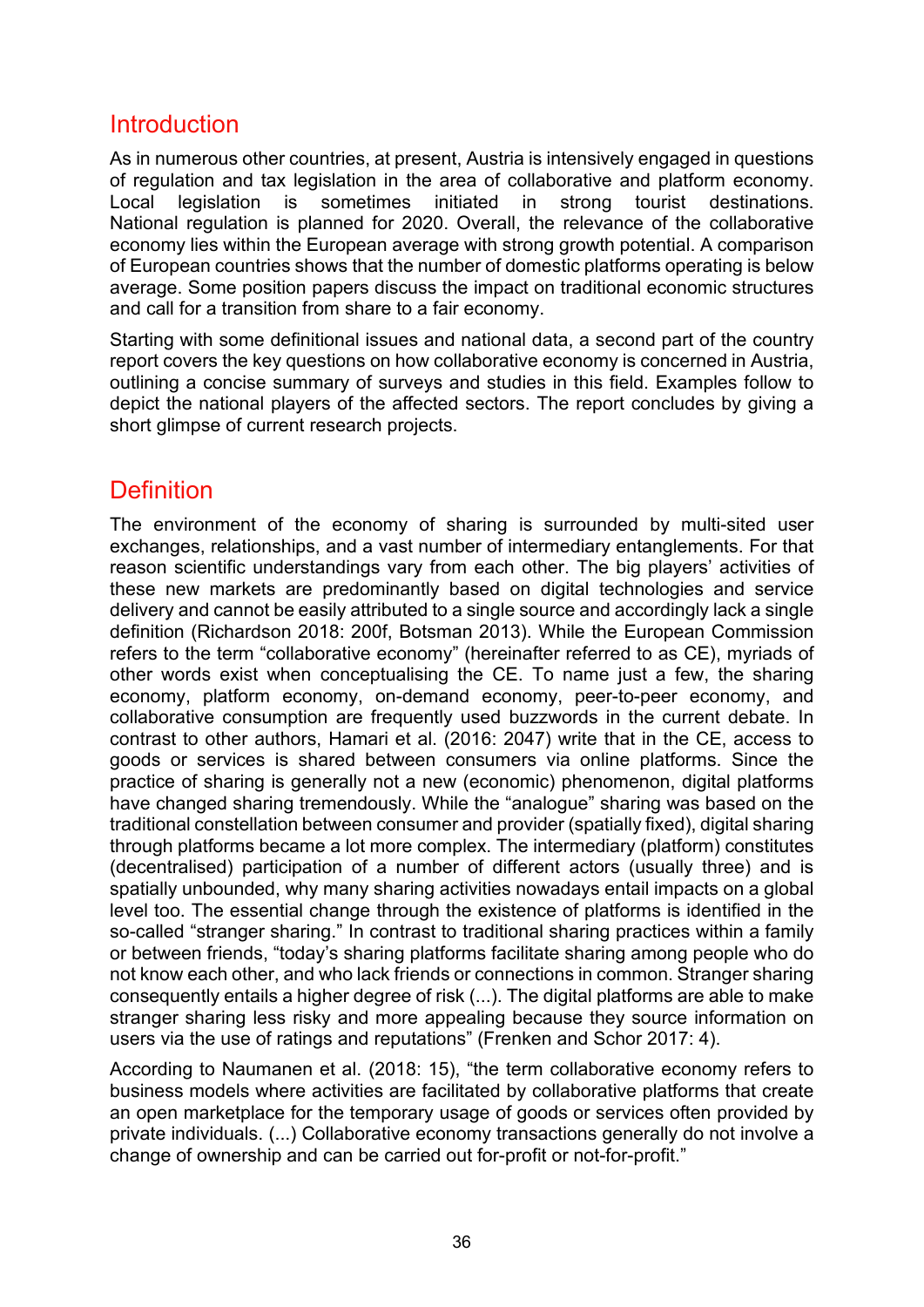Structurally systematising the CE, two distinctive aspects of economic activity are of crucial importance:

First, the CE involves three distinct groups of actors (Petropoulos 2017: 4f; Hagen and Rückert-John 2016: 8):

- 1) Swapping and sharing between individuals on an occasional basis—understood as peer-to-peer sharing (P2P or C2C: consumer-to-consumer, e.g., Couchsurfing, BlaBlaCar).
- 2) Business models of companies to their customers (B2C: business-to-customer).
- 3) Business-to-business models (B2B: through collaborative platforms as intermediaries).

Second, platforms intend to provide short-term access to previously underutilised resources or physical assets (known as "idle capacity" or "overcapacity"), possibly for money (Frenken et al. 2015 after Petropoulos 2017: 2f). Besides the nature of the shareable good (e.g., consumption goods such as homes, cars, tools, but also services, finance, and knowledge), the CE can also be subdivided sectoral according to its fields in need of daily consumption (Hagen and Rückert-John 2016: 8). Usually, the four big consumption realms of accommodation, transportation, online labour markets and finance can be identified. In the recent study commissioned by the City of Vienna, Antalovsky et al. (2015) have extended the four realms to the area of food as a separate field of consumption, whereas the online labour markets for Austria have been subdivided into the two spheres of fashion and cleaning services by them too (Antalovsky et al. 2015: 5). The European Commission assigned the platforms on CE in four sectors: 1) transport, 2) accommodation, 3) finance, and 4) online skills (Naumanen et al. 2018: 9).

According to the "Flash Eurobarometer Report on the Use of the Collaborative Economy"—a survey conducted by the European Commission (2018: 1 (factsheet Austria))—the most used services can be found in the sectors of accommodation transport and food-related services. Apart from the sector of accommodation, which can get in touch with the economic relevance of tourism in Austria, almost all other sectors show an under-average usage of services offered through collaborative platforms in the European Union. The share of people who never used a service offered via a collaborative platform is relatively high in Austria (80%). Taking other survey-related data into account, the Austrian user behaviour can possibly best be explained by concerns about sharing personal data. Countries that are largely dissuaded from using collaborative platforms because of personal data issues are Germany (28%), France (27%), Spain (27%), Austria (26%), and Portugal (26%) (European Commission 2018: 52). This picture can be underlined by an overall lack of technical knowledge using collaborative platforms. Additionally, in Austria, more than one-third (35%) identifies their non-provisioning in collaborative platforms to the lack of trust in the online booking or payment process, followed by further reasons such as the unclear or complicated legal framework of provisioning services, complicated tax systems, as well as the unclear impact that providing services on collaborative platforms might have on ones (personal) employment status (European Commission 2018: 78). The exorbitant price increase in Austrian properties since the entry of platforms such as Airbnb asks for new regulatory measures at the state-level and forces municipalities to proactively limit the use of private homes as tourist accommodations in order not to further harm the common hospitality sector (Naumanen et al. 2018: 77f).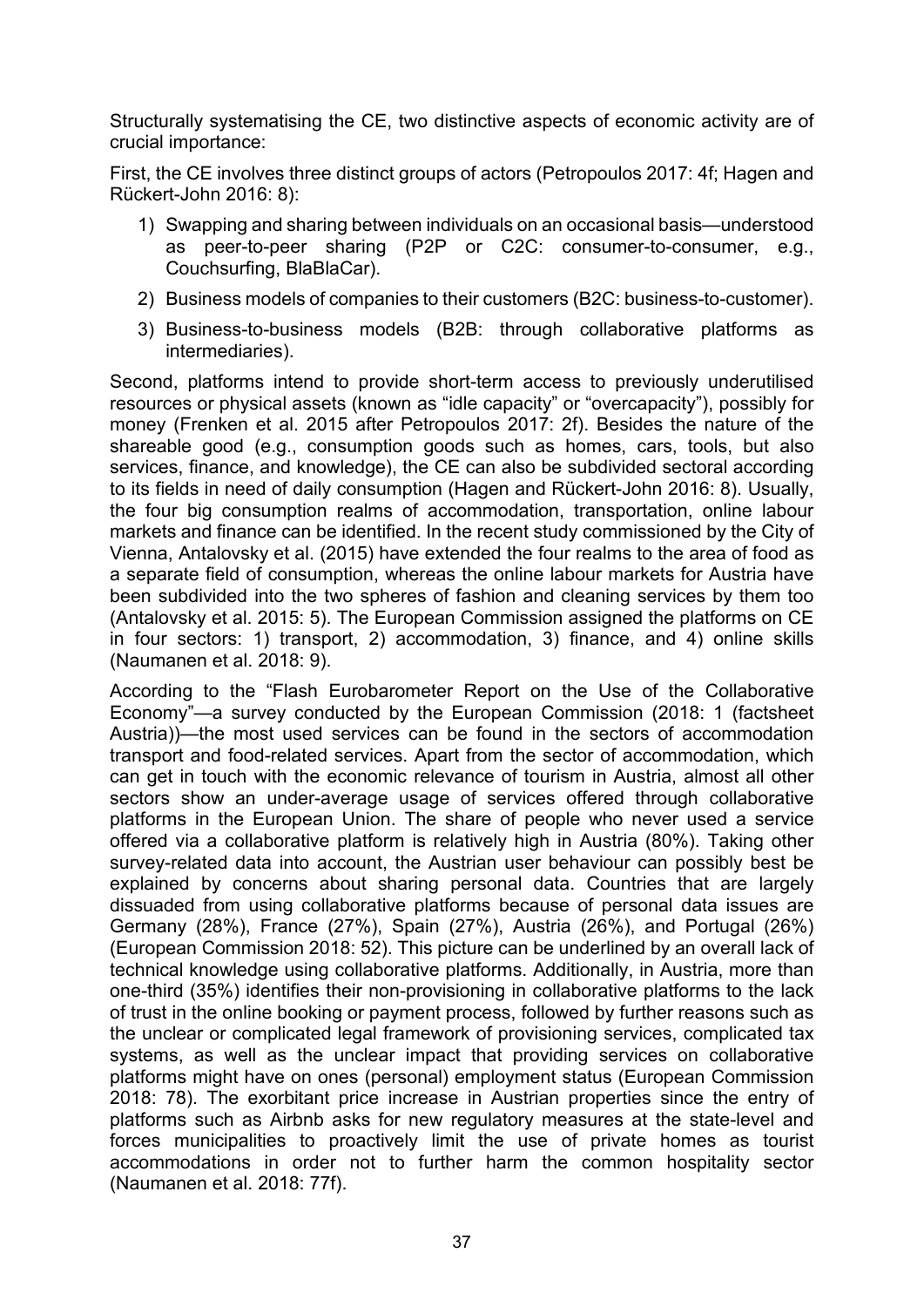A German study on interlinked consumption through peer-to-peer-sharing (Behrendt et al. 2017) has added media and commodities (articles of daily uses) as separate fields of consumption. According to this study—which can be seen similarly to the Austrian context—36% of the platforms represent the sphere of mobility, 28% commodities (articles of daily use) and 18% in accommodation. Only 18% was attributable to the remaining fields of fashion, media, and food. The overall total number of the active peer-to-peer platforms that have been detected in Germany was (n=110), from six of them (5%) were founded in Austria ([IÖW, IZT, IFEU](https://www.peer-sharing.de/veroeffentlichungen/landkarte-peer-to-peer-sharing.html) 2017).

Shared consumption is practised in different forms. On the one hand, it involves practices that prolong the long-term use of a good—for instance, by reselling, giving away or swapping. On the other hand, there are practices that aim for more intensive use—through co-using (concurrent sharing), lending, leasing, renting, or streaming (possible "rebound effects"). Examples show that many platforms allow multiple sharing practices simultaneously. For instance, through Airbnb, mainly whole apartments are rented, but at the same time, there is also the possibility of co-use by providing individual rooms in an apartment in the coeval presence of the property owner (Flick and Henseling 2019: 17). Following the study from Behrendt et al. (2017, [IÖW, IZT, IFEU](https://www.peer-sharing.de/veroeffentlichungen/landkarte-peer-to-peer-sharing.html) 2017), the dominating practice of sharing/consuming is the so-called "Co-Using" (offered by 30% of all platforms). Renting or leasing is represented by 27%, and the reselling or exchanging of used products correspond to 14% in each case, whereas gifting (8%) and the free of charge lending (7%) is relatively small in their impact on the CE (Flick and Henseling 2019: 17). This raises critique on why the majority of platform companies do not engage in "real traditional" sharing, but rather hide in a wolf-in-sheep's-clothing when vindicating exploitation of consumer co-creator in the guise of sharing—often discerningly titled as "share-washing or "pseudo-sharing" (Heiling and Schumich 2018: 21; Belk 2014: 7).

When (economic) collaboration is organized through digital platforms without geographic borders, attention has to be drawn to a lot of legal issues that have to be examined towards the local impact of blurring and unbounded sharing activities. For instance, the demarcation of a private and commercial activity must be answered by politicians and lawyers. While many legal regulations do not apply to the provision of goods or services between private individuals (for example, consumer protection, tax law, labour, and social law), new regulations in certain areas must be considered, as Heiling and Schumich (2016: 2) have rightly pointed out.

### Key Questions

The following section provides an overview of how CE is developing in Europe and in Austria in particular. Central studies on this topic will be used for this purpose. In some cases, this involves scientific work, but also project reports, market studies and analyses of the economic sector.

Taking up the definitional circumstances and difficulties from above, Naumanen et al. (2018: 15) also states that "Collaborative economy transactions generally do not involve a change of ownership and can be carried out for-profit (FP) or not-for-profit." For a better understanding in the Austrian context, Heiling and Schumich (2018) provide a first qualitative overview on the structural body of the Austrian CE based on the "Europa Forum Study" from Antalovsky et al. (2015), which was commissioned by the AK Wien (Vienna Chamber of Labour). This study focuses primarily on the impact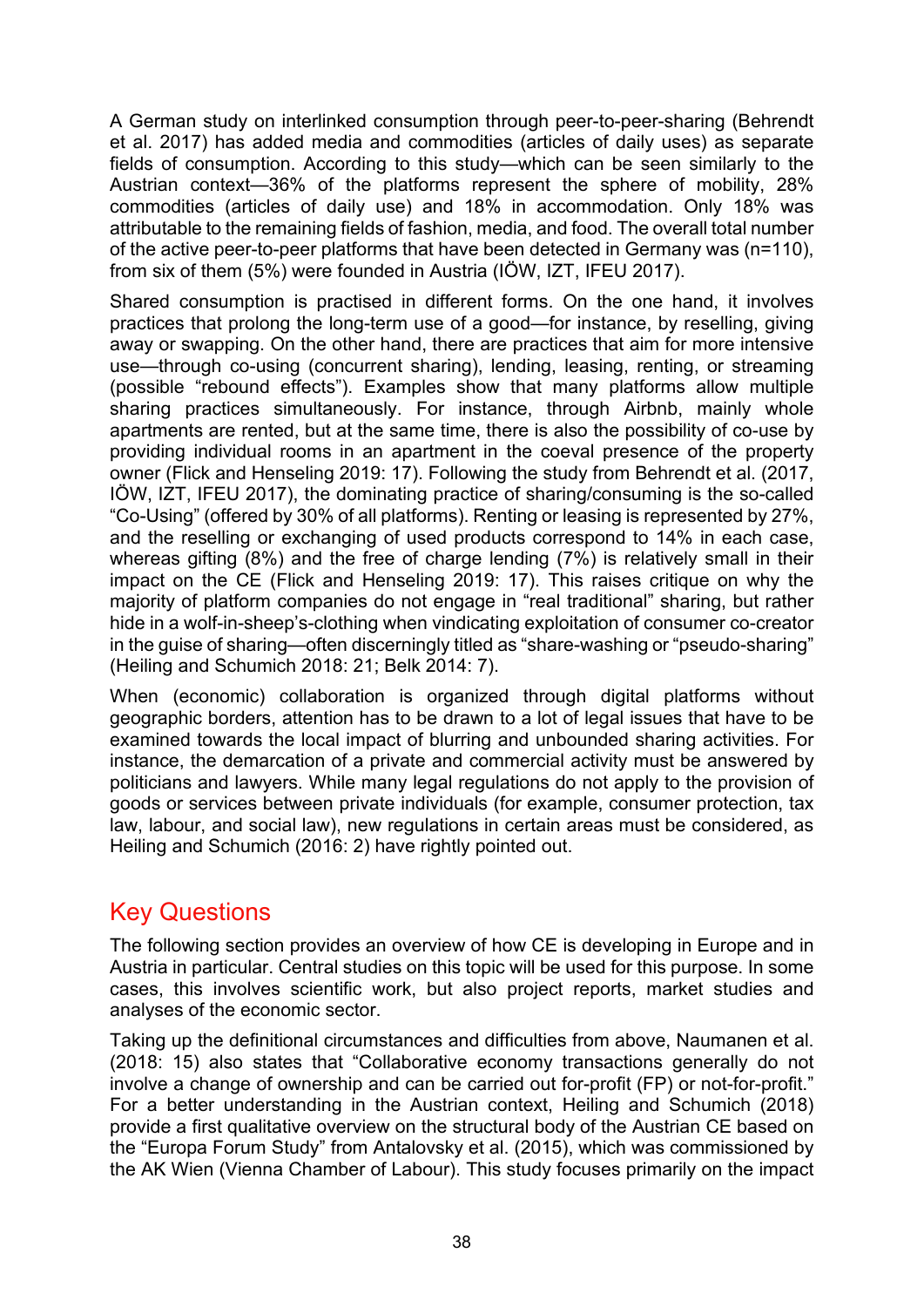of the sharing and on-demand economy in transport and accommodation. Within just a few years, globally active companies have established themselves in these areas, which, due to their market power, represent a particular challenge for the existing state regulatory systems and existing market participants (Antalovsky et al. 2015: 6).

According to the CE, the study identified two main distinguishing features:

1) Governance and ownership:

Generally, these can be forms of collaboration, such as:

a) Associations/societies.

- b) Partnerships such as one-man-business/cooperatives.
- c) Corporations such as joint-stock companies/limited companies.
- 2) Monetary benefit or exchange benefit:

a) Platform models differ in terms of the existence of their cash flow between the participants on the one hand and a "real" swap or barter in the meaning of "good for good" or "service for service" on the other hand (Heiling 2017: 1).

b) Hence, the results of the study indicate that the two criteria can be combined arbitrarily. Just as the demarcation category "for-profit" (FP)/"non-for-profit" (NFP) can be combined with the demarcation category "good/service" at the same time. For instance, it seems possible that a home-sharing provider is designed to be monetary for the users (rent is paid), but the business model itself is not profit-oriented and operated by an association to promote its members (Heiling and Schumich 2018: 23f; Heiling 2017: 2).

Concluding the results of the study, principally everything is possible between capital orientation and the common good in the CE. Especially in the area where platforms provide services, in particular, there is a strong trend towards paid processing and profit-oriented organization by its operators. Platforms that supply work are apparently considered by investors to be particularly promising. This suggests that innovation in the digital age is strongly based on a precarisation of service work and needs to be further investigated regarding legislation (Heiling and Schumich 2016: 2). This needs to be profoundly discussed when striking off new pathways from share to fair economies and contemporary work structures in the current era of digitisation.

#### EU Report on the Collaborative Economy

In 2016 technopolis group, vva consulting, and trinomics have conducted a study to monitor the economic development of the CE at sector level in the 28 EU Member States instructed by the European Commission. The final report was published in February 2018. The report shows the current level of development also in the four big areas of transport, accommodation, finance, and online skills sectors in all 28 EU Member States (Naumanen et al. 2018: 9).

The level of development of the CE in the EU varies significantly. While the largest CE markets can be found in France (EUR 6.5603 billion (25%)), the UK (EUR 4.6377 billion (17%)), Poland (EUR 2.7366 billion (10%)) and Spain (EUR 2.5243 billion (10%)), the size of the Austrian CE is comparable to the Europe-wide average (EUR 536 million (2%)). The overall market size of the CE in the EU was estimated to be EUR. 26.5 billion, and together with Germany, Italy and Denmark, the latter countries represent about 80% of the total revenues from the CE in the 28 EU Member States in 2016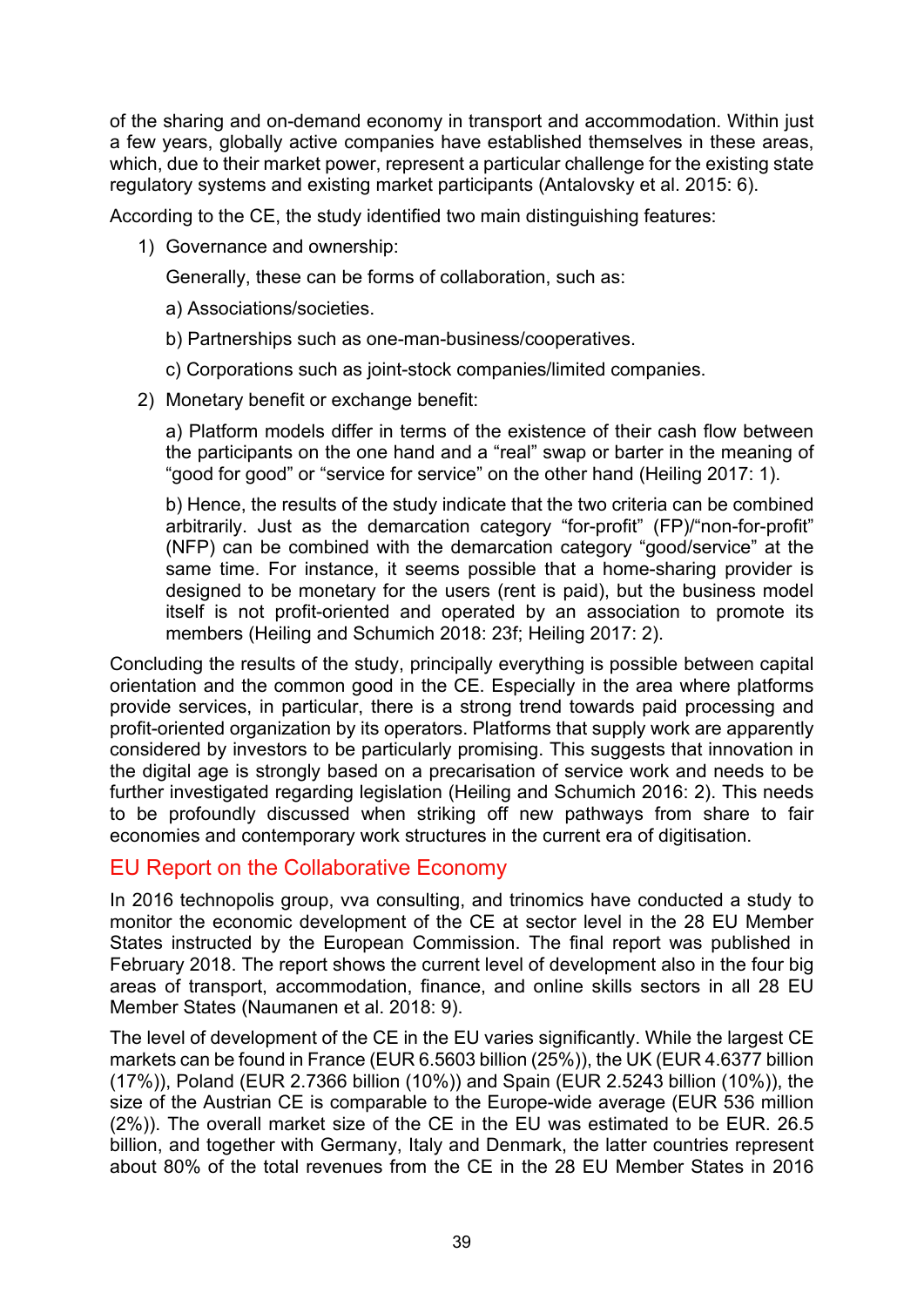(Naumanen et al. 2018: 9, 12, 31). With a number of 41 active platforms detected in the country, of which almost half (20) are domestic, Austria can be found in the European average. The biggest share comes from the finance sector (EUR 248 million) and the accommodation sector (EUR 236 million) (Naumanen et al. 2018: 9, 12, 13, 31, 75). The finance sector is the only area ruled by the share of domestic platforms (n=14). In 2016, the accommodation sector lacked any domestic accommodation platform at all (Naumanen et al. 2018: 75). Considering Austria as a well-known tourist destination, this development should be discussed critically in further research. The study conducted by the group of Behrendt et al. (2017) shows a change to the effect of the Start-Up "Reposée" that was founded in 2017 and now seems to be the only domestic player in the sector of accommodation platforms.

In comparison with the other 28 EU Member States, Austria has the highest number of international platforms operating in its country (Naumanen et al. 2018: 69). Austria belongs to the group of Member States that demonstrate a below-average ratio of platforms per 1 million population (2.28) as well as in terms of the contribution of its CE to the national GDP (Austria = 0.15%, EU average = 0.17%). Similar to the EU average, the platforms of Austria's CE constitute an average share of overall national employment figures, manifested in a contribution to such of 0.15% (Naumanen et al. 2018: 9, 75). The report monitors that the largest number of "active platforms in the Austrian market (in 2016) can be found in the finance sector (n=17) and the online skills sector (n=10)" (Naumanen et al. 2018: 76).

The study estimates approximately 6,700 people working in Austria's CE in 2016, of which 1.890 (28%) are employed in the finance sector (Naumanen et al. 2018: 76). The biggest share of activities within the collaborative economy in Austria can be attributed to the finance sector, as it far surpasses the sectors of accommodation, transport, and online skills. Interestingly, Austria's collaborative economy is thus strongly focused on the activities of domestic platforms because the established companies in the financial sector are predominantly Austrian (Naumanen et al. 2018: 76).

The finance sector is mainly occupied by platforms operating in debt funding (43%), the transport sector is dominated by car-sharing and ride-sharing services (57%), and the field of accommodation is mainly represented by rental services and other homesharing offers (66%), while the online skills sector is exclusively focused on on-demand household services (Naumanen et al. 2018: 76).

#### PwC: Share Economy 2017: The New Business Model

In 2018, PricewaterhouseCoopers published a study on the sharing economy for six European countries. The study examined the size, characteristics, acceptance, and development of the sharing economy for Austria, Belgium, Germany, the Netherlands, Switzerland, and Turkey. The consulting company is thus reacting to the increasing importance of this (relatively) new economic form but would also like to provide more well-founded information for this economic sector, according to its own statements. A total of 4,500 consumers were surveyed in the six countries in the summer of 2017. Overall, the survey results underline the importance of the CE in all countries surveyed. A total of 44% of the respondents stated that they had used "sharing economy" services in the 12 months prior to the survey (PwC 2018: 9). In Austria, this figure is slightly above the average at 47%. In terms of expenditure per user, however, at 599 EUR, Austria is the penultimate country ahead of the Netherlands (506 EUR). In the first place is Turkey, with 1,031 EUR expenditure per user. In addition, Austria is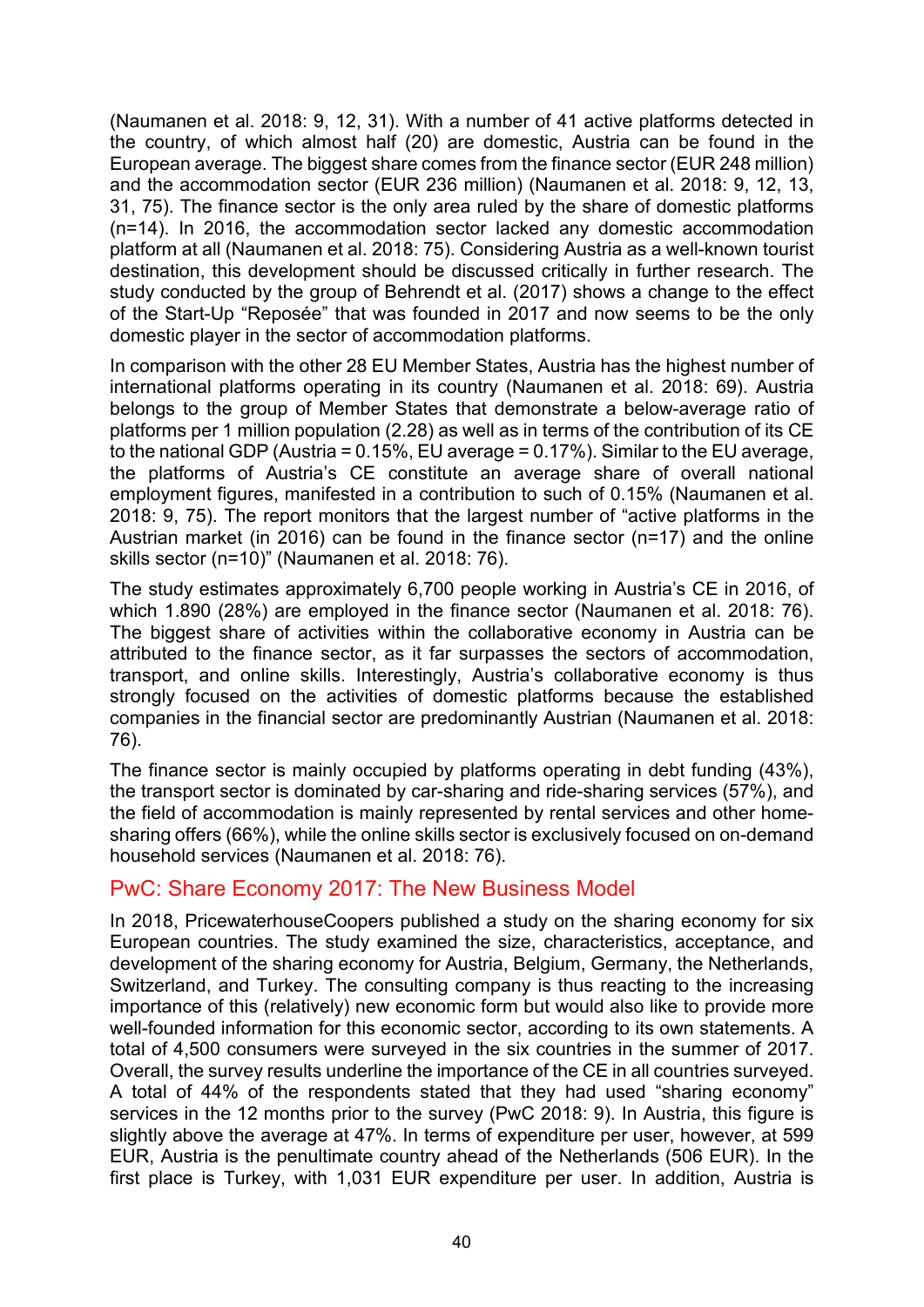predicted to see a decrease in this expenditure next year with -4%. The authors attribute this primarily to lower spending in the financial sector. It is not explained here in more detail which services and offers are affected. By contrast, significant growth is forecast for services (+43%) and automotive and transportation (+21%) segments. With regard to the regional distribution, the study finds no significant difference between large and smaller cities (PwC 2018: 22). Surprisingly, almost a quarter of all Austrians (23%) state that they have been active as providers in the CE. This is highest in retail and consumer goods (15% of Austrians) as well as services (9%) (PwC 2018: 23).

#### AK: Sector Report (Chamber of Labour)

A third market analysis was published in 2017 by the Chamber of Labour (AK) and was written by the authors Michael Heiling and Simon Schumich, who also published other reports on this topic. This study focuses on the structural data of the platforms relevant for Austria in order to create a basis for political decision-making and legal regulations. Basically, the study assumes that the Austrian economic sector is developing very dynamically and that it still has a high potential (Heiling and Schumich 2017: 4). The study examines 121 platforms that are cited as relevant "players" in two relevant preliminary studies (Heiling and Schumich 2017: 7). In contrast to the above-presented EU Report on the CE (41 active platforms in 2016), the authors note that 70 (58%) of these platforms are available in Austria (data: 2017). Of these, only 21 platforms have a legal branch in Austria (partnership, association, or corporation). Four platforms (eBay, Airbnb, Helpling, and Use Twice), two of them particularly important, had a company in Austria, but these have since been terminated. However, eBay and Airbnb are still active in Austria. In a further step, the seventeen platforms established in Austria were examined. Only Drivy and Uber have their origin in a non-Germanspeaking country. The seventeen platforms are distributed over different areas as follows (cf. Heiling and Schumich 2017: 11):

- Mobility and transport (car-sharing, car park rental): 41%.
- Online marketplaces: 12%.
- Service brokering (cleaning staff, journeys, parcel services): 17%.
- Crowd investing and crowdfunding: 18%.
- Other (e.g., accommodation, food, city walks): 12%.

Overall, the study authors come to the following conclusions (cf. Heiling and Schumich 2017: 18f):

- The proportion of platforms with Austrian companies or owners is low.
- The data situation on this economic sector is unsatisfactory.
- In general, there are rather low employment figures in this sector.
- The ownership structure is very diverse and often involves "small" corporations.
- Transparency is necessary for a debate on regulation, and tax justice is demanded.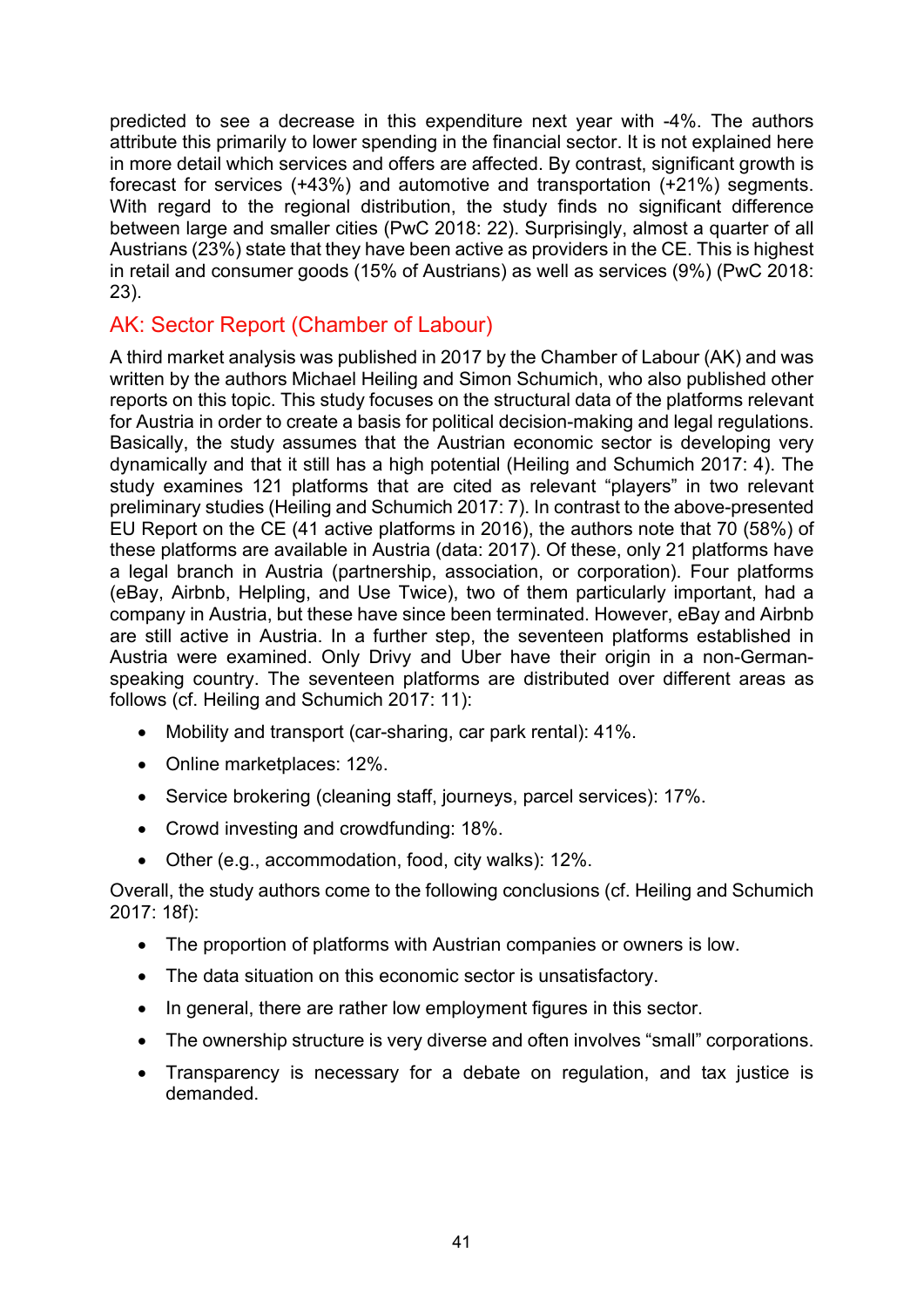#### Eurofound: Employment and Working Conditions of Selected Types of Platform Work

In 2018, the working paper "Digital Age: Employment and working conditions of selected types of platform work. National context analysis: Austria" was published (De Groen et al. 2018). As part of the Eurofound project of the same name, eighteen European countries were examined with regard to working conditions in the CE. The study is based on desk research and thirteen semi-structured interviews with experts from various fields. In addition to the presentation of important platforms, the working paper deals mainly with the legal framework for platform workers. Here, too, the authors conclude that there is a very inadequate data basis for this economic sector. Furthermore, there is no specific legal framework for platform workers whereby conventional legal rules are applied. Nevertheless, an imbalance is seen between employers and employees since the latter are often also self-employed and thus represented by the same interest group. However, there is a power gap between these groups (De Groen et al. 2018: 17f).

Overall, the studies all point in a similar direction. Thus, the potentials in the area of CE are carved out, but also critical questions regarding the impacts on the traditional labour markets and economic sectors are posed. Above all, the potential to expand domestic platforms should be emphasised.

### **Examples**

Although internationally active platforms in many areas of CE are market-determining in Austria (e.g., Airbnb), there are also relevant local initiatives. In the following, six examples from different areas of CE are briefly portrayed. No specific criteria were used for the selection. However, these are known projects in user and expert circles, and their launching can be at least mapped to the geographic area of Austria and thus circumscribed to other global players of the CE.

#### Carsharing24/7 (Mobility)

The platform has been in operation since 2012 and offers real "private" P2P carsharing. It was thus the first platform in Austria to offer private car-sharing. Since the commercial providers (e.g., Car2Go, Drive-Now) are often only located in the capital City of Vienna, this created a service for the rest of Austria, especially smaller cities and rural areas. As a pioneer in this market segment, carsharing24/7 has also dealt intensively with questions of car-sharing insurance. Different vehicles are offered for sharing on the platform. The company now offers a wide range of Mobility as Service (MAS) solutions. At the end of May 2019, it was announced that the platform would be discontinued in mid-June 2019. The operators of the platform were contacted by the authors to ask for reasons. So far, there has been no feedback. They merely announced on Facebook that they had given up their platform activities without further justification [\(https://carsharing247.com\)](https://carsharing247.com/).

#### Respekt.net (Crowdfunding)

The initiative respekt.net (German for "respect") was founded as an association for socio-political commitment. In 2010, the crowdfunding platform was initiated with the same title. Sustainable, socio-politically relevant projects can be presented and supported here. The aim is to strengthen civil society initiatives and smaller groups of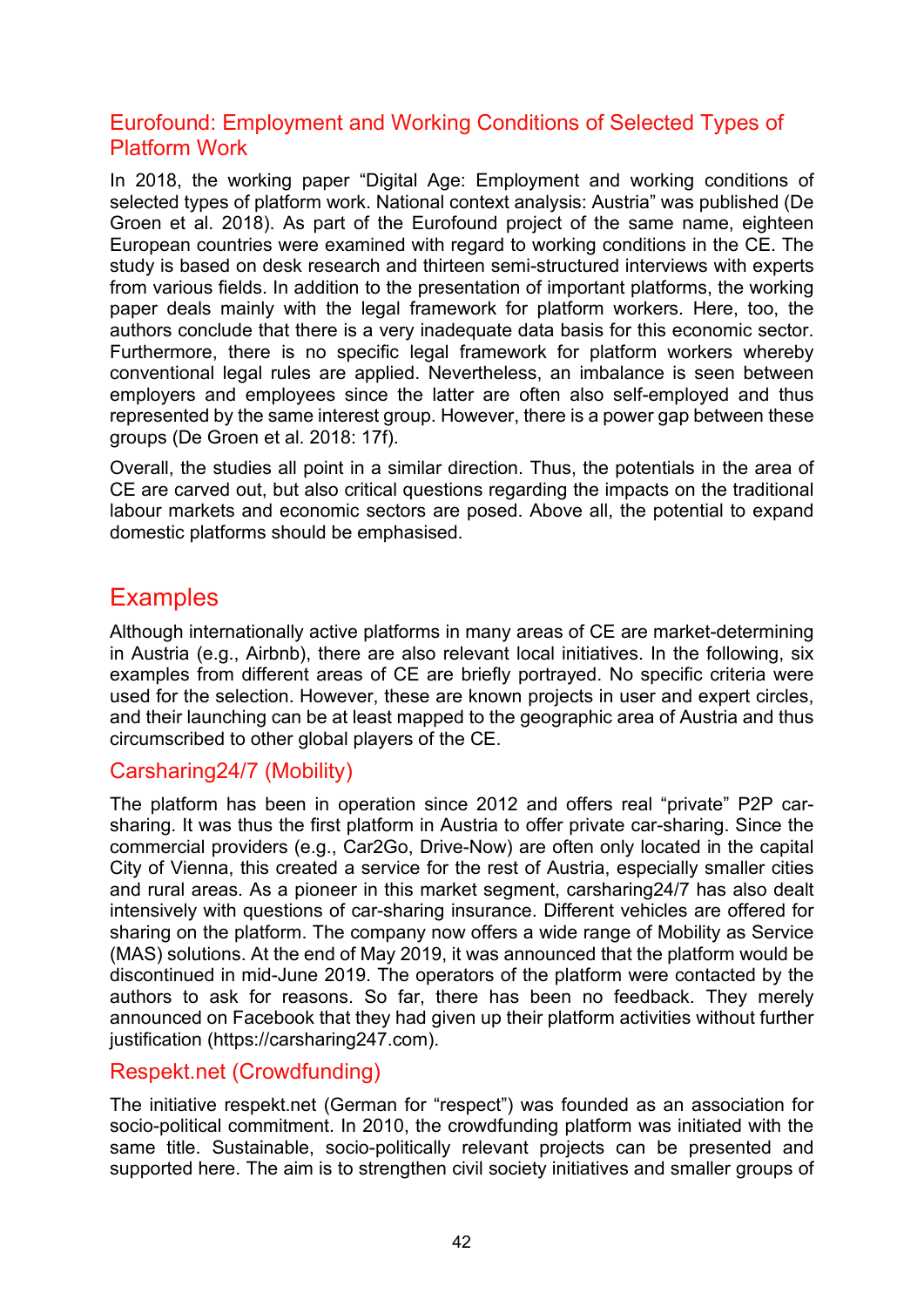committed citizens. In terms of content, the following areas will be addressed in accordance with the factsheet:

- Respect in society (recognition of the dignity and value of every human being regardless of origin, gender, ethnicity, religion, etc.).
- Strengthening democracy (exercising freedom of thought, conscience, assembly, religion and trade unions, transparency, improved opportunities for participation, etc.).
- Activation of civil society (promoting commitment, strengthening civil courage).
- Improvement of the education system (e.g., unrestricted right/access to education).
- Fair opportunities for immigrants (right to asylum, right to participate in prosperity).
- Sustainability and environmental protection (for a viable and humane planet).
- Safeguarding employment (right to work) and the welfare state (right to social security and social progress).
- Equal rights for men and women (more equal opportunities).

The platform has won several awards, and more than 2.4 million EUR in donations have been collected, and more than 350 projects have been financed [\(www.respekt.net\)](http://www.respekt.net/).

#### Checkrobin/Myrobin (Transport and Logistics)

Checkrobin is a kind of ride-share for all kinds of things that effectively connect individuals and businesses to enable easy, flexible, and fast transportation. As the idle capacity in the area of transport, Myrobin uses the (spare) space of thousands of cars with an empty trunk on the streets. This enables fast and flexible delivery and ensures the driver an attractive travel allowance and, at best, saves CO2 emissions. Using the testimonial Niki Lauda via a TV commercial, the Carinthian start-up from Klagenfurt has expanded its business to Germany and is operating under the name and website myrobin recently (www[.myrobin.com](https://www.myrobin.com/)).

#### Fragnebenan (Neighbourhood Platform)

In 2015, the platform fragnebenan.com (German for "ask next door") was founded. In the meantime, around 56,000 people are already using the platform for neighbourly help in Austria. As there are certain barriers to contact with neighbours, especially in cities (raising anonymity and the increase of single-households), this digital service makes it easier to find contacts by sharing "idle" resources such as tools and household appliances. It is divided into three areas: (1) Sharing of material goods; (2) Timesharing; and (3) Sharing of knowledge, experiences, and information.

A quarter of the user enquiries revolves around classic neighbourly help. One borrows tools or kitchen utensils, shares a backpack etc. or temporarily goes for a walk with the neighbour's dog. Another important category is recommendations: For example, who knows a good doctor or craftsman in the neighbourhood? The concept of "fragnebenan" is unique: people register with their home address and receive an activation code by mail letter. This ensures that the users are spatially located. After the activation of the account, registered users in the periphery of 750 meters can be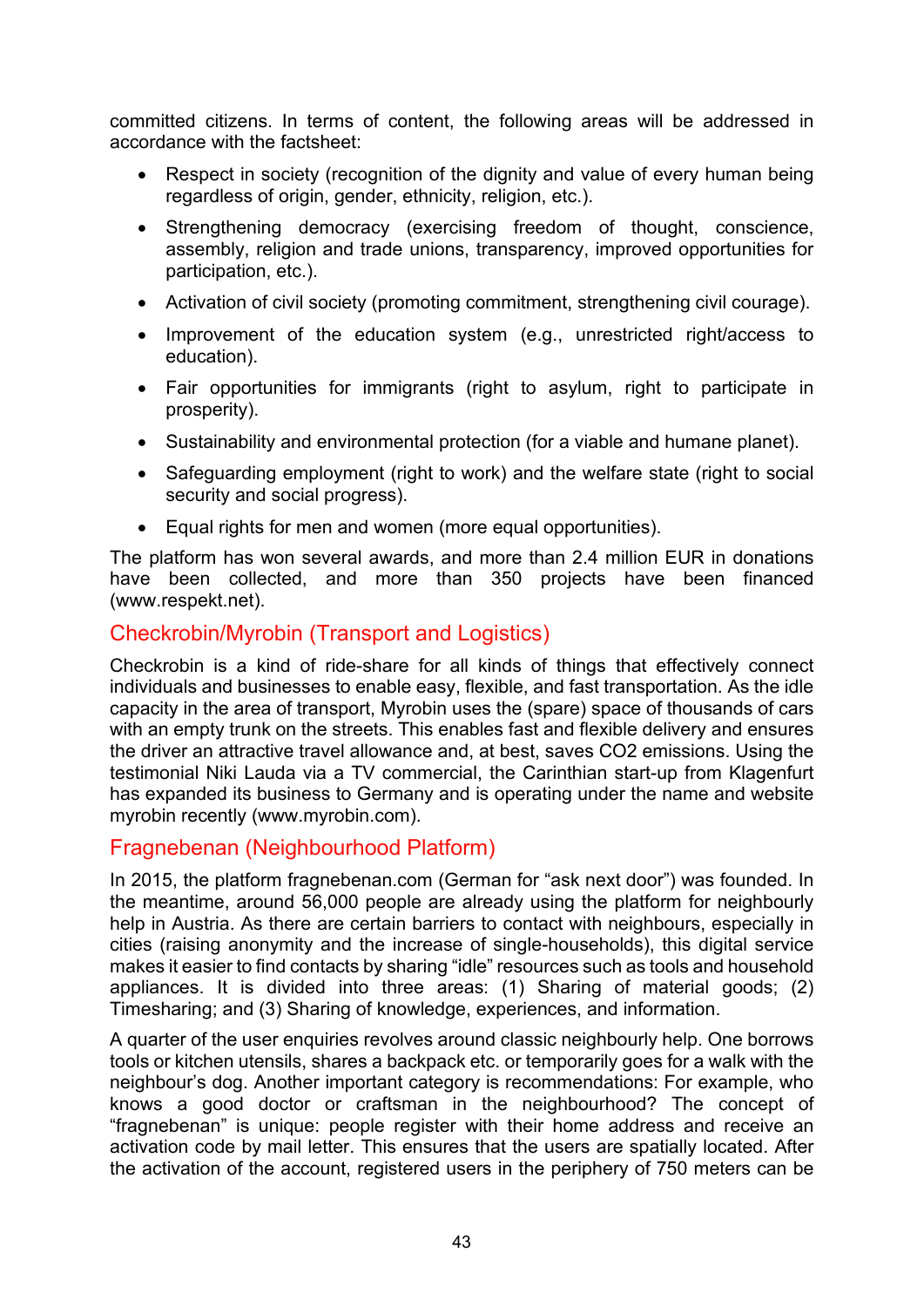contacted. Thus, spatial proximity is ensured over the digital platform. The use of the platform is free and can thus be assigned to as a not-for-profit platform ([https://fragnebenan.com](https://fragnebenan.com/) and [http://sharingandcaring.eu/case-study/ask-](http://sharingandcaring.eu/case-study/ask-next-door-platform-living-neighbourhood)next-doorplatform-living-[neighbourhood](http://sharingandcaring.eu/case-study/ask-next-door-platform-living-neighbourhood)).

#### Reposée (Home-Sharing)

The Austrian platform Reposée [\(www.reposee.com\)](https://www.reposee.com/) was founded in 2017 as an alternative player in the sector of accommodation. Launching the platform was funded by the "Wirtschaftsagentur Wien" (Economic Agency of the City of Vienna) and the FFG (The Austrian Research Promotion Agency). About 51% of all leisure properties (weekend cottages, private alpine huts, holiday apartments) are used very little. Unlike Airbnb, there is the idea of regular visits to weekend cottages or alpine mountain huts focusing on a booking period of at least two months, unleashing the untapped potential of underused leisure properties. Interested consumers find accommodation within a radius of max 300 km from home to regularly travel over the weekend or even during the week. Tenants remain flexible and save themselves the large initial investment in their own property. Property owners (owners) earn money and, at the same time, can continue to use their leisure property. Among other things, such as the local economy (e.g., gastronomy), the seasonal vacancy rate in tourism communes is to be reduced [\(Sharing Economy Wien:](https://www.sharing-economy.at/atlas/reposee-freizeitimmos-mieten-tauschen-teilen) n.d.). The project distinguishes between two modes of sharing: (1) FlexShare Model: "This Month You Next Month Me" or "The first two weeks of the month you. The next two weeks I;" and (2) WeekShare Model: "From Monday to Friday You: Weekend Me." Especially for freelancers who are flexible during the week or want to work in quiet surroundings, this is an interesting option [\(Kleine Zeitung,](https://www.kleinezeitung.at/zuhause/5406836/FERIENHAeUSER-BESSER-NUTZEN_Neues-SharingModell-fuer-Wochenendhaeuer) 21.04.2018).

All these platforms described above offer different forms of provisioning CE activities of domestic operators. However, looking at the omnipresence in the media and newspaper, one can assume that none of these platforms is as well-known in Austria as Airbnb.

# **Context**

In the last year, there were intense political discussions and legal changes regarding platforms and their (non-)collaborative economic structures. After a lengthy judicial process, Uber was again fined in Vienna in 2018. This concerns the question of the concession for the transport service. Several lawsuits were filed by a taxi company based in Vienna (Vienna.at 2018). Also, in 2018, the City of Vienna adopted a new building law. This stipulates that the renting of apartments to tourists, especially Airbnb, should in future only be permitted outside residential areas (Putschögl 2018).

The wording states: "Avoidance of commercial use of apartments: It is clarified that short-term commercial use for accommodation purposes (e.g., Airbnb) "usually" does not take place in apartments and is therefore not in line with the dedication "apartment" (Wiener Stadtentwicklungs-, Stadtplanungs- und Baugesetzbuch 2018). Which effects this law will have in practice remains to be seen.

Furthermore, in 2018, the City of Vienna started negotiations with Airbnb on the collection of the municipal tourism fee. This led to the demand that the platform should transmit data about all property owners, which Airbnb refused with reference to data protection (derstandard, 24.03.2019).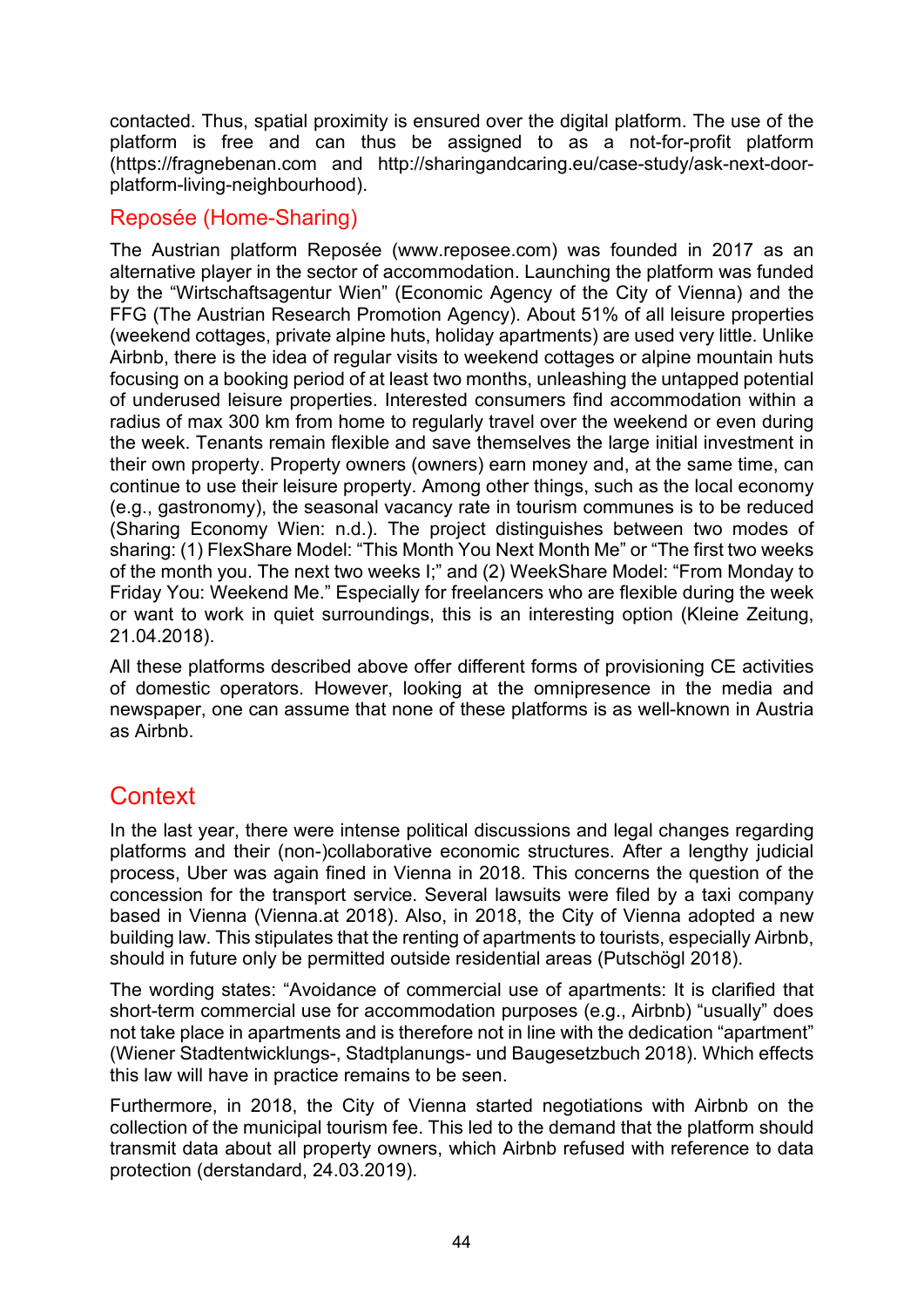Other cities with tourist relevance, such as Innsbruck or Salzburg, initiated similar debates. Since there was a danger that each city could adopt its own regulations, the Austrian federal government announced that it would strive for a uniform regulation in Austria from 2020. This provides that booking platforms such as Airbnb must report all bookings and sales. According to the government, private property owners must register centrally in future (derstandard, 24.03.2019). Because the Austrian Federal Government was disbanded due to a political affair in spring 2019 and was temporarily led by experts in a transitional government until the beginning of 2020, it is currently still questionable if these issues have actually been resolved nor when an implementation process of this issue will take place.

### **Developments**

In general, strong growth potential is attributed to the sector of CE. The greatest potential is seen in services and transport, followed by media/entertainment and accommodation (PwC 2018: 23).

Overall, Austria still depicts an underdeveloped image of the knowledge, awareness, and concept of the CE. Nonetheless, this cannot really be transferred to all regions of Austria, since especially the capital City of Vienna, but also citizens of Graz and Salzburg tend to use platforms quicker than the rural population, which is about 34% of Austria's inhabitants (Naumanen et al. 2018: 77).

In their study by the European Commission, Naumanen et al. (2018: 77) give two main reasons for this. First, the population in rural areas tends to be older and is less likely to accept digital services such as platform-based sharing. Second, in an environment characterised by remoteness and long commuting distances, ownership still seems to trump social practices of sharing (possibly due to lower densification schemes than in urban agglomerations).

The "Fair to Sharing Economy" position paper is the outcome of the previous studies by the Europaforum Wien (Big Transformers) and the WU (University of Economics, Vienna) study together with the City of Vienna. In this position paper, guidelines towards a fair economy with local impact are described. Particular attention will be paid to issues relating to the legal basis of the CE and how this can be well-designed in the future in order to promote (more) local initiatives (City of Vienna 2016: 6, 8f).

#### **Issues**

To sum up the above-presented studies and surveys, the EU-based research activities that have been carried out through different studies show an EU-under-average usage of services offered through collaborative platforms in Austria. However, the CE offers a myriad of possibilities for citizens and innovative enterprises at the same time. Throughout the national examples depicted in this report, one can see that the manifold spectrum ranges from the empowerment of low-threshold citizens' initiatives to exclusively capital-oriented players that can be provided through current developments in the rapidly growing sectors of the CE and thus may thwart instrumentalised forms of urbanity (Smigiel and Koch 2018: 30).

Today, traditional companies that rely on customers to buy something rather than share it are more likely to face significant threats from businesses in the CE. Research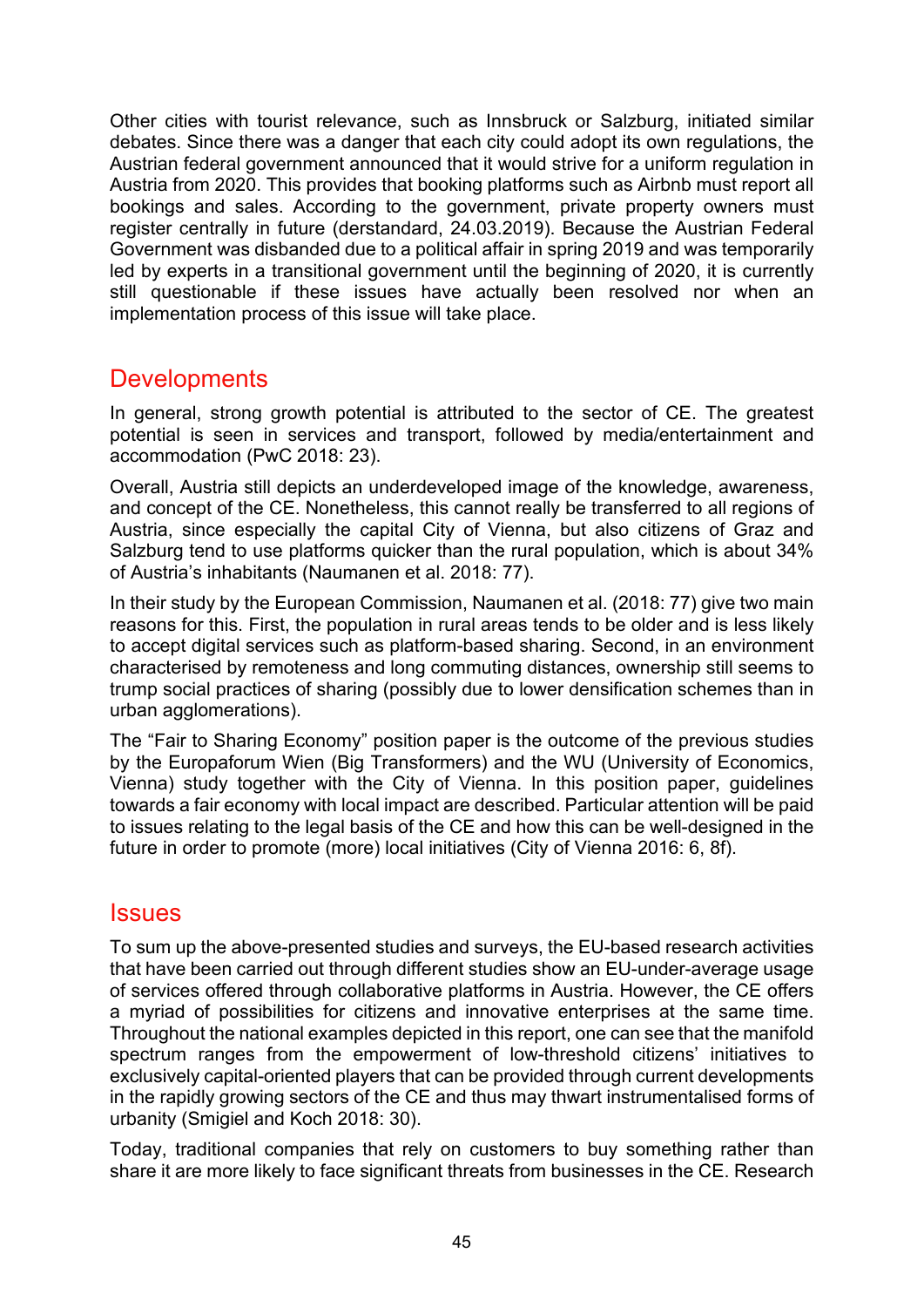shows that customers are considering sharing rather than buying when it leads to cost savings of at least 25%, when it is more convenient, or when it provides easy access to an "idle capacity" in goods or services. Similarly, people who use the service of sharing can be converted into shareholders or profiteers (e.g., via a P2P platform). Of course, such developments lead to tensions between the new service providers and existing market participants. The European Commission is now examining how the development of new and innovative services and the temporary use of assets can be encouraged while simultaneously ensuring adequate consumer and social protection.

# Other Major Players

Referring to the European level, finding new forms of consistent legislation towards the CE is necessary. Anyhow, a multitude of the challenges that have emerged through the CE is constructed on a global level that affects not only legislation matters but also other societal affairs that often become materialised on a local level. As a result, further research is needed when stressing issues on social challenges that appear parallel to such vast economic transformation processes. Therefore, the following two research projects, based in Graz ("Raumteilen") and Vienna ("Sharing Economy Wien"), open up new perspectives on how we should use shared resources and face the rise of the collaborative economy in order to guarantee a sustainable and resilient economy within a just and more inclusive society.

#### Raumteilen (Project on "Sharing Spaces" 2018–2021, University of Graz)

The interdisciplinary research project "Raumteilen" (German for "Sharing and Dividing Spaces") (funded by the Styrian State Government) investigates the question of how spaces are (commonly) shared in everyday life in times of demographic and economic transformation processes, such as immigration, re-urbanisation, increasing mobility and the effects of digitisation (e.g., through platforms in the CE). Qualitative case studies search for practices that create new spatial configurations through "practical" sharing on the one hand and simultaneous practices of spatial "dividing" on the other. Their interdependencies are therefore translated into three types of space: public spaces, housing (private space) and work (spaces of production). The "microgeographies" of these spaces assure new insights into our (shared and/or divided) urban economies in highly individualised societies. Framing a PhD dissertation at the Department of Geography and Regional Science, the research project aims to help identify diverse types of practices that contribute to the (co-)production of current urban spaces. It is carried out by the reports' author affiliated with the University of Graz.

#### Sharing Economy Vienna (University of Economics Vienna and City of Vienna)

Global platform models are often in the focus of current sharing debates, but local and decentralised models are poorly understood. Decentralised initiatives promise to contribute to the achievement of economic, ecological, and social goals. In order to get an overview of the CE platforms, organizations, and initiatives active in Vienna, the Research Institute for Urban Management and Governance of the Vienna University of Economics (WU Wien) and the City of Vienna launched a joint research project on the active CE initiatives in Vienna. After an initial survey and subsequent survey of the initiatives, the impact of individual business models will be analysed in cooperation with the research association [i-share.](https://www.sharing-economy.at/) Finally, recommendations for the creation of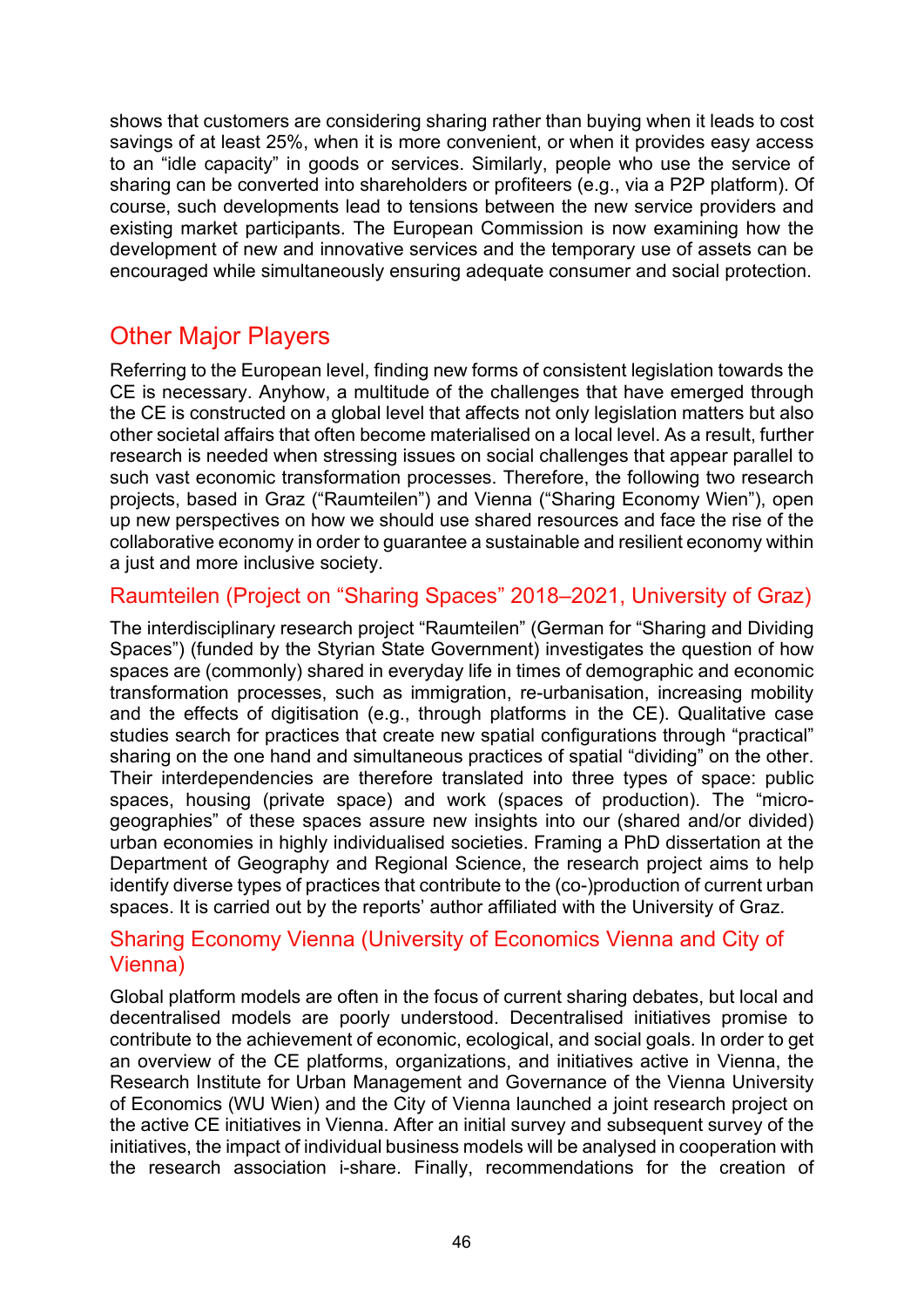regulatory framework conditions are developed [\(Sharing Economy Wien,](https://www.sharing-economy.at/projekt) n.d.). The platform offers the opportunity to independently register initiatives from community gardens to crowdfunding using an interactive city map. Likewise, it should draw<br>attention to interesting sharing projects in the immediate surrounding attention to interesting sharing projects in the immediate surrounding neighbourhood(s) [\(Stadt Wien,](https://www.wien.gv.at/wirtschaft/standort/share-economy/index.html) MA 23, n.d.).

### Future Directions of Research

In comparison to other European countries, Austria's collaborative economy is mainly characterised by activities in the accommodation sector and platforms connected to financial services. A few of the position papers/studies on the collaborative economy presented in the country report discuss impacts on traditional economic structures and call for a transition from a "sharing economy" to a "fair economy." while new national implications on legislation for global players such as Airbnb are being discussed too. These considerations are related to current trends of precarisation of services offered on platforms since collaborative economies have interfered with basic areas of everyday life such as mobility (Uber), finance (crowdfunding), living and working space (Airbnb and Co-working). Our focus is on global players in tourism as well as non-forprofit sharing on a local scale.

Expert interviews will provide a specific outlook on how the Austrian collaborative economy can be managed and shaped in the future. In addition to important new guidelines for global players, this can, in turn, serve as an example for other countries while opening up a field for local initiatives of diverse economies (Urban Commons) in order to perform more resiliently between capital orientation and the common good towards a less volatile economy.

### **References**

- Antalovsky, E., Bartik, H., Lutter, J. (2015). The Big Transformers. Sharing- und On-Demand-Economy auf dem Vormarsch. Konsequenzen und Handlungsoptionen für die öffentliche Hand im Personentransport- und Beherbergungswesen. *Stadt Wien*, MA 23—Wirtschaft, Arbeit und Statistik. [www.wien.gv.at/statistik/pdf/big](https://www.wien.gv.at/statistik/pdf/big-transformers.pdf)[transformers.pdf](https://www.wien.gv.at/statistik/pdf/big-transformers.pdf) Accessed: 28 May 2020.
- Behrendt, S., Henseling, C., Flick, C., Ludmann, S., Scholl, G. et al. (2017). Zukünfte des Peer-to-Peer Sharing. Diskurse, Schlüsselfaktoren und Szenarien. *Institut für Ökologische Wirtschaftsforschung (IÖW)*, PeerSharing Arbeitsbericht 5. Berlin. [www.peer-](https://www.peer-sharing.de/data/peersharing/user_upload/Dateien/PeerSharing_AP_5.pdf)

[sharing.de/data/peersharing/user\\_upload/Dateien/PeerSharing\\_AP\\_5.pdf](https://www.peer-sharing.de/data/peersharing/user_upload/Dateien/PeerSharing_AP_5.pdf)

- Belk, R. (2014). Sharing Versus Pseudo-Sharing in Web 2.0. *The Anthropologist, 18*(1), 7–23. [https://doi.org/10.1080/09720073.2014.11891518.](https://doi.org/10.1080/09720073.2014.11891518)
- Botsman, R. (2013). The Sharing Economy Lacks a Shared Definition. *Fast Company*[.](https://www.fastcompany.com/3022028/the-sharing-economy-lacks-a-shared-definition) [www.fastcompany.com/3022028/the-sharing-economy-lacks-a-shared-definition.](https://www.fastcompany.com/3022028/the-sharing-economy-lacks-a-shared-definition) Accessed: 28 May 2020.
- City of Vienna (2016). "Turning the Sharing Economy into a Fair Economy." Position paper. *City of Vienna*. [www.wien.gv.at/wirtschaft/standort/pdf/share-economy-in](https://www.wien.gv.at/wirtschaft/standort/pdf/share-economy-in-vienna.pdf)[vienna.pd](https://www.wien.gv.at/wirtschaft/standort/pdf/share-economy-in-vienna.pdf)f. Accessed: 28 May 2020.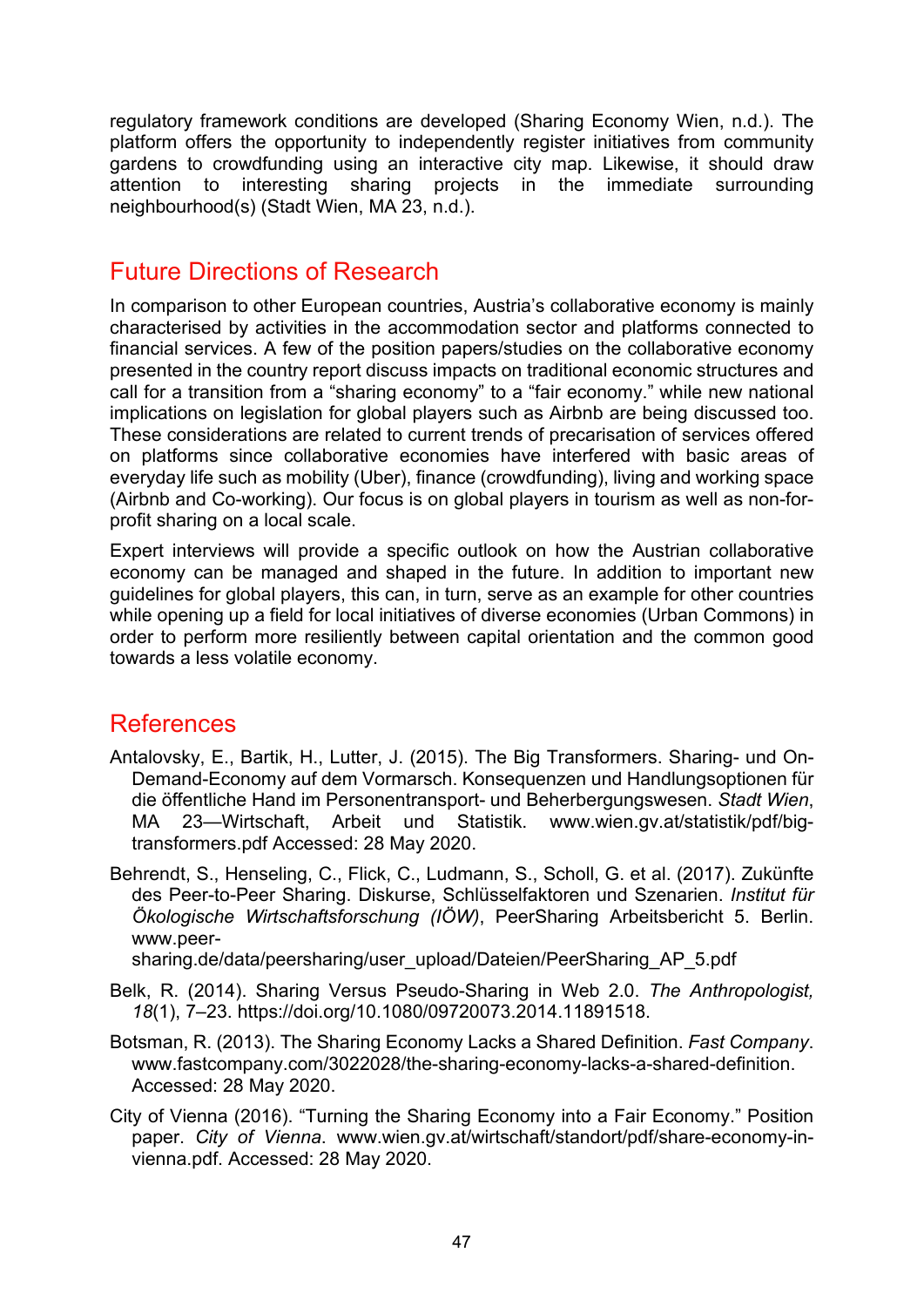- De Groen, W. P., Kilhoffer, Z., Lenaerts, K., Felten, E. et al. (2018). Employment and working conditions of selected types of platform work. National context analysis: Austria, *Working Paper WPEF18053, Eurofound, Dublin*. European Foundation for the Improvement of Living and Working Conditions (Eurofound). [www.eurofound.europa.eu/sites/default/files/wpef18053en.pdf.](https://www.eurofound.europa.eu/sites/default/files/wpef18053en.pdf) Accessed: 28 May 2020.
- derstandard (2019, March 24). *Regierung plant ab 2020 Meldepflicht für Airbnb und Co*. [https://derstandard.at/2000100115835/Regierung-plant-Meldepflicht-fuer-](https://derstandard.at/2000100115835/Regierung-plant-Meldepflicht-fuer-Airbnb-und-andere-Online-Plattforment)Airbnb-und-andere-Online[-Plattforment.](https://derstandard.at/2000100115835/Regierung-plant-Meldepflicht-fuer-Airbnb-und-andere-Online-Plattforment)
- derstandard (2019, May 16). *Airbnb erhebt Einspruch gegen Strafbescheid der Stadt Wien*. [www.derstandard.at/story/2000103270254/airbnb](https://www.derstandard.at/story/2000103270254/airbnb-wien-hat-strafbescheid-geschickt-plattform-einspruch-erhoben)-wien-hat-strafbescheid[geschickt-plattform-einspruch-](https://www.derstandard.at/story/2000103270254/airbnb-wien-hat-strafbescheid-geschickt-plattform-einspruch-erhoben)erhoben*.*
- European Commission (2018). *Flash Eurobarometer 467. Report. The use of the collaborative economy*. Survey conducted by TNS Political and Social at the request of the European Commission, Directorate-General for Internal Market, Industry, Entrepreneurship and SMEs. European Union. [http://ec.europa.eu/growth/single](http://ec.europa.eu/growth/single-market/services/collaborative-economy_en)[market/services/collaborative](http://ec.europa.eu/growth/single-market/services/collaborative-economy_en)-economy en.
- Flick, C., and Henseling, C. (2019). Plattformen des Peer-to-Peer Sharing. In: Behrendt, S., Henseling, C., Scholl, G. (eds), *Digitale Kultur des Teilens: Mit Sharing nachhaltiger Wirtschaften* (13–26). Wiesbaden. Springer Fachmedien. [https://doi.org/10.1007/978-3-658-21435-7\\_3.](https://doi.org/10.1007/978-3-658-21435-7_3)
- Frenken, K. and Schor, J. (2017). Putting the sharing economy into perspective. *Environmental Innovation and Societal Transitions* 23, 3–10. [https://doi.org/10.1016/j.eist.2017.01.003.](https://doi.org/10.1016/j.eist.2017.01.003)
- Hagen, K., and Rückert-John, J. (2016). Teilen, tauschen, leihen. Auswirkungen auf Arbeitsmarkt, Umwelt, Soziales. *Vierteljahrshefte Zur Wirtschaftsforschung*, *85*(3), 5–18. Deutsches Institut für Wirtschaftsforschung[.](https://doi.org/10.3790/vjh.85.3.5) [https://doi.org/10.3790/vjh.85.3.5.](https://doi.org/10.3790/vjh.85.3.5)
- Hamari, J., Sjöklint, M., Ukkonen, A. et al. (2016). The sharing economy: Why people participate in collaborative consumption. *Journal of the Association for Information Science and Technology*, *67*(9), 2047–2059. <https://doi.org/10.1002/asi.23552>
- Heiling, M. (2017). Zwischen Teilhabe und Marktanteilen: Landkarte für die "Sharing Economy." *Arbeit and Wirtschaft Blog* (2017, January 2).
- Heiling, M. and Schumich, S. (2016). "Sharing Economy." *AK Policy Paper*. [www.arbeiterkammer.at/infopool/wien/AK\\_Policy\\_Paper\\_Nr.4\\_Sharing\\_Economy.](https://www.arbeiterkammer.at/infopool/wien/AK_Policy_Paper_Nr.4_Sharing_Economy.pdf) [pdf.](https://www.arbeiterkammer.at/infopool/wien/AK_Policy_Paper_Nr.4_Sharing_Economy.pdf) Accessed: 28 May 2020. [https://awblog.at/marktant](https://awblog.at/marktanteilen-sharing-economy/)eilen-sharing-economy/
- Heiling, M. and Schumich, S. (2017). Branchenreport "Sharing Economy" 2017. *Kammer für Arbeiter und Angestellte für Wien*, *Abt. Betriebswirtschaft*  [www.arbeiterkammer.at/infopool/wien/Branchenanalyse\\_Sharing\\_Economy\\_2017.](https://www.arbeiterkammer.at/infopool/wien/Branchenanalyse_Sharing_Economy_2017.pdf) [pdf](https://www.arbeiterkammer.at/infopool/wien/Branchenanalyse_Sharing_Economy_2017.pdf)
- Heiling, M., and Schumich, S. (2018). Zwischen Teilhabe und Marktanteilen: Entwurf einer Landkarte für die "Sharing Economy". *Momentum Quarterly—Zeitschrift für sozialen Fortschritt*, *7*(1), 17–28. https://doi.org/10.15203/momentumquarterly.vol7. no1. pp. 17–28.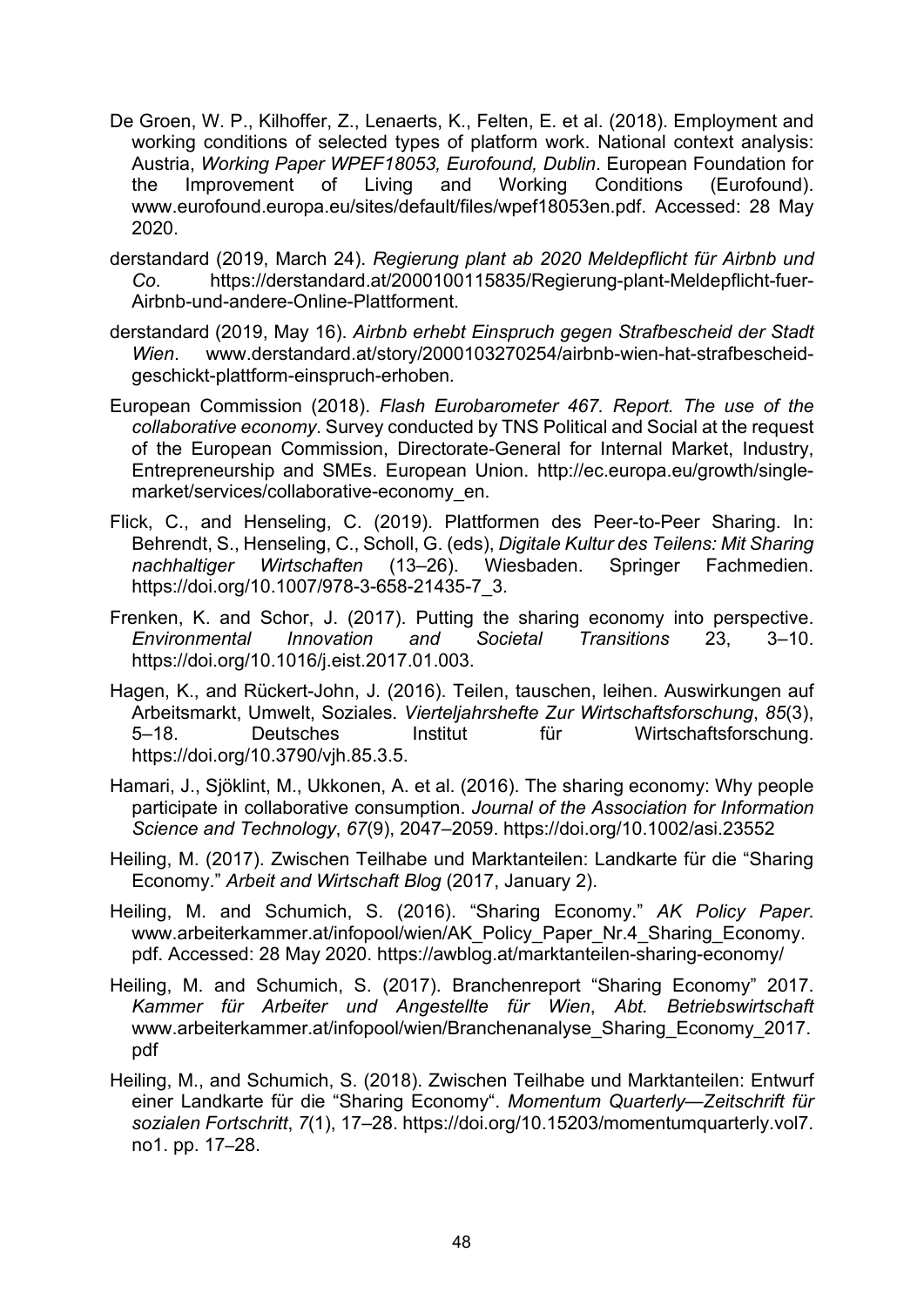- [IÖW, IZT, IFEU](https://www.peer-sharing.de/veroeffentlichungen/landkarte-peer-to-peer-sharing.html) (2017). *Landkarte des online-gestützten Peer-to-Peer Sharing in Deutschland 2017*. [www.peer-sharing.de/veroeffentlichungen/landkarte-peer-to](https://www.peer-sharing.de/veroeffentlichungen/landkarte-peer-to-peer-sharing.html)[peer-sharing.html.](https://www.peer-sharing.de/veroeffentlichungen/landkarte-peer-to-peer-sharing.html) Accessed: 28 May 2020.
- Kleine Zeitung (2018, April 21). *Neues Sharing-Modell für Wochenendhäuser*. [www.kleinezeitung.at/zuhause/5406836/FERIENHAeUSER-BESSER-](https://www.kleinezeitung.at/zuhause/5406836/FERIENHAeUSER-BESSER-NUTZEN_Neues-SharingModell-fuer-Wochenendhaeuer)[NUTZEN\\_Neues-SharingModell-fuer-Wochenendhaeuer.](https://www.kleinezeitung.at/zuhause/5406836/FERIENHAeUSER-BESSER-NUTZEN_Neues-SharingModell-fuer-Wochenendhaeuer)
- Naumanen, M., Porsch, L., Rabuel, L., Juskevicius, R., Karanikolova, K. et al. (2018). *Study to monitor the business and regulatory environment affecting the collaborative economy in the EU*. European Union. [https://doi.org/10.2873/972344.](https://doi.org/10.2873/972344)
- Petropoulos, G. (2017). An economic review of the collaborative economy. *Bruegel Policy Contribution* (2017/5), Brussels. [www.econstor.eu/handle/10419/173101](https://www.econstor.eu/handle/10419/173101)
- Putschögl, M. (2018, August 23). Neue Wiener "Airbnb-Regelung" lässt noch viele Fragen offen. *derstandard (online source)*. [https://derstandard.at/2000085836389/Neue-Wiener-](https://derstandard.at/2000085836389/Neue-Wiener-Airbnb-Regelung-laesst-noch-viele-Fragen-offen)Airbnb-Regelung-laesst[noch-viele-Fragen-offen.](https://derstandard.at/2000085836389/Neue-Wiener-Airbnb-Regelung-laesst-noch-viele-Fragen-offen)
- PwC (2018). *Share Economy 2017: The New Business Model*. PricewaterhouseCoopers GmbH Wirtschaftsprüfungsgesellschaft. www.pwc.at/de/publikationen/branchen[-und-wirtschaftsstudien/share-economy](https://www.pwc.at/de/publikationen/branchen-und-wirtschaftsstudien/share-economy-report-2017.pdf)[report-2017.pdf](https://www.pwc.at/de/publikationen/branchen-und-wirtschaftsstudien/share-economy-report-2017.pdf) Accessed: 28 May 2020.
- Richardson, L. (2018). Sharing Economy. In: Ash, J., Kitchin, R., [Leszczynski,](https://www.amazon.de/s/ref=dp_byline_sr_book_3?ie=UTF8&text=Agnieszka+Leszczynski&search-alias=books-de-intl-us&field-author=Agnieszka+Leszczynski&sort=relevancerank) A. (eds), *Digital Geographies*. SAGE Publications.
- Schumich, S. (2016). Sharing Economy. Die Ökonomie des Teilens aus Sicht der ArbeitnehmerInnen. *Studien und Berichte*. ÖGB Verlag. Wien.
- Sharing Economy Wien (n.d.). *reposée—Freizeitimmos mieten, tauschen, teilen*. [www.sharing-economy.at/atlas/reposée-freizeitimmos-mieten-tauschen-teilen](https://www.sharing-economy.at/atlas/reposee-freizeitimmos-mieten-tauschen-teilen) Accessed: 29 May 2020.
- Smigiel, C. and Koch, A. (2018). Formen von Urbanität in der kapitalistischen Moderne und ihre Effekte. *polylog. Zeitschrift für interkulturelles Philosophieren, 39*, 19–33.
- Vienna.at (2018, October 10). *Nächste Strafe: Uber in Wien unter Druck*. [www.vienna.at/naechste-strafe-](https://www.vienna.at/naechste-strafe-uber-in-wien-unter-druck/5955156)uber-in-wien-unter-druck/5955156. Accessed: 30 June 2019.
- Wiener Stadtentwicklungs-, Stadtplanungs- und Baugesetzbuch (2018). Bauordnung für Wien. *Landesrecht konsolidiert Wien: Gesamte Rechtsvorschrift für Bauordnung für Wien*.

[www.ris.bka.gv.at/GeltendeFassung.wxe?Abfrage=LrW&Gesetzesnummer=20000](https://www.ris.bka.gv.at/GeltendeFassung.wxe?Abfrage=LrW&Gesetzesnummer=20000006) [006](https://www.ris.bka.gv.at/GeltendeFassung.wxe?Abfrage=LrW&Gesetzesnummer=20000006) Accessed: 13 April 2019.

### Suggested Readings

- Belk, R. (2014). You are what you can access: Sharing and collaborative consumption online. *Journal of Business Research, 67*(8), 1595–1600[.](https://doi.org/10.1016/j.jbusres.2013.10.001) [https://doi.org/10.1016/j.jbusres.2013.10.](https://doi.org/10.1016/j.jbusres.2013.10.001)001
- Botsman, R., and Rogers, R. (2011). *What's mine is yours: How Collaborative Consumption is Changing the Way of Life*. HarperCollins. London.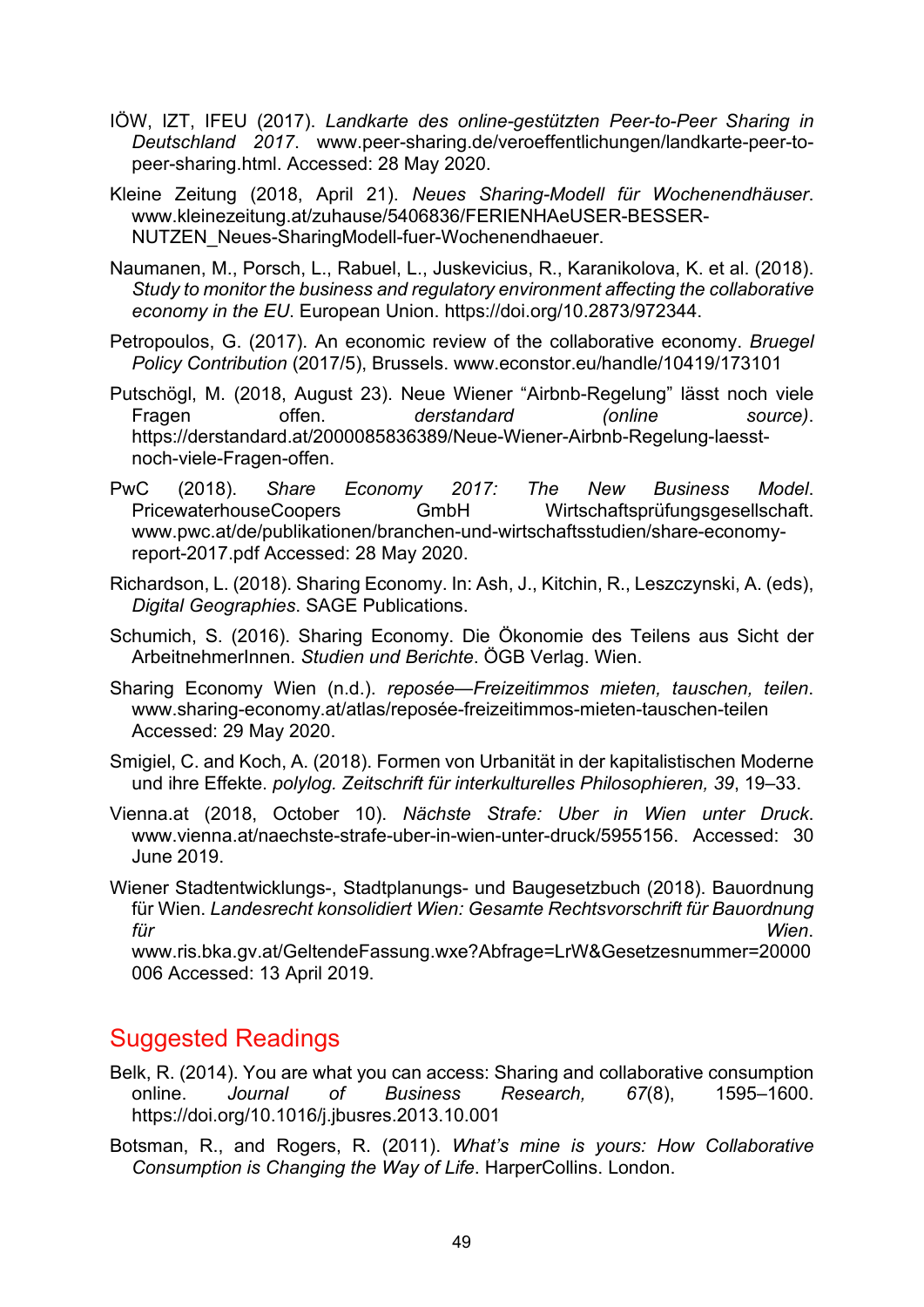- Graham, M., Hjorth, I., Lehdonvirta, V. et al. (2017). Digital labour and development: Impacts of global digital labour platforms and the gig economy on worker livelihoods. *Transfer: European Review of Labour and Research, 23*(2), 135–162[.](https://doi.org/10.1177/1024258916687250) <https://doi.org/10.1177/1024258916687250>
- Heiling, M. and Kuba, S. (2017). Die Ökonomie der Plattform. In: Risak, M. Lutz, D. (eds) *Arbeit in der Gig-Economy—Rechtsfragen neuer Arbeitsformen in Crowd und Cloud*, Wien: 28–43.
- Himpele, K. (2016). Von der Share zur Fair Economy. Herausforderungen der Share Economy für die kommunalpolitische Steuerung. *Kurswechsel, (2/16)*, 23–32.
- Hobson, K. (2016). Closing the loop or squaring the circle? Locating generative spaces for the circular economy. *Progress in Human Geography, 40*(1), 88–104[.](https://doi.org/10.1177/0309132514566342) <https://doi.org/10.1177/0309132514566342>
- Ince, A. (Ed.), Hall, S. (Ed.). (2018). *Sharing Economies in Times of Crisis*. London: Routledge,<https://doi.org/10.4324/9781315660646>
- Kennedy, J. (2016). Conceptual boundaries of sharing. *Information, Communication and Society, 19*(4), 461–474. <https://doi.org/10.1080/1369118X.2015.1046894>
- Mair, J. and Reischauer, G. (2017). Capturing the dynamics of the sharing economy: Institutional research on the plural forms and practices of sharing economy organizations, *Technological Forecast and Social Change, 125*, 11–20.
- Maurizio Teli, Linda Tonolli, Angela Di Fiore, and Vincenzo D'Andrea et al. (2019). Computing and the common. Learning from Participatory Design in the age of platform capitalism. *Università degli Studi di Trento*[.](https://doi.org/10.5281/zenodo.3228359) <https://doi.org/10.5281/zenodo.3228359>
- [Michelini, L.,](https://www.emerald.com/insight/search?q=Laura%20Michelini) [Grieco, C.,](https://www.emerald.com/insight/search?q=Cecilia%20Grieco) [Ciulli, F.,](https://www.emerald.com/insight/search?q=Francesca%20Ciulli) [Di Leo, A.](https://www.emerald.com/insight/search?q=Alessio%20Di%20Leo) et al. (2020). Uncovering the impact of food sharing platform business models: a theory of change approach. *[British Food](https://www.emerald.com/insight/publication/issn/0007-070X)  [Journal,](https://www.emerald.com/insight/publication/issn/0007-070X) 122(5)*, 1437–1462.<https://doi.org/10.1108/BFJ-06-2019-0422>
- Newlands, G., Lutz, C., Fieseler, C. et al. (2017). Power in the Sharing Economy. *EU H2020 Research Project Ps2Share: Participation, Privacy, and Power in the Sharing Economy 2017*. Social Science Research Network[.](https://papers.ssrn.com/abstract=2960938) <https://papers.ssrn.com/abstract=2960938>
- Peuckert, J., and Gossen, M. (2019). Herausforderungen der gesellschaftlichen Verankerung von Peer-to-Peer Sharing. In: S. Behrendt, C. Henseling, Scholl, G. et al. (eds), *Digitale Kultur des Teilens: Mit Sharing nachhaltiger Wirtschaften*: 119– 147. Springer Fachmedien, Wiesbaden. [https://doi.org/10.1007/978-3-658-21435-](https://doi.org/10.1007/978-3-658-21435-7_8) [7\\_8](https://doi.org/10.1007/978-3-658-21435-7_8)
- Remøy, H., Wandl, A., Ceric, D., Timmeren, A. van, et al. (2019). Facilitating Circular Economy in Urban Planning. *Urban Planning, 4*(3), 1–4[.](https://doi.org/10.17645/up.v4i3.2484) <https://doi.org/10.17645/up.v4i3.2484>
- Sützl, W., Stalder, F., Maier, R., Hug, T. (eds) (2012). *Cultures and Ethics of Sharing*. Innsbruck University Press. Innsbruck.
- Vith, S., Oberg, A., Höllerer, M. A., Meyer, R. E. et al. (2019). Envisioning the "Sharing City": Governance Strategies for the Sharing Economy. *Journal of Business Ethics, 159*(4), 1023–1046. <https://doi.org/10.1007/s10551-019-04242-4>